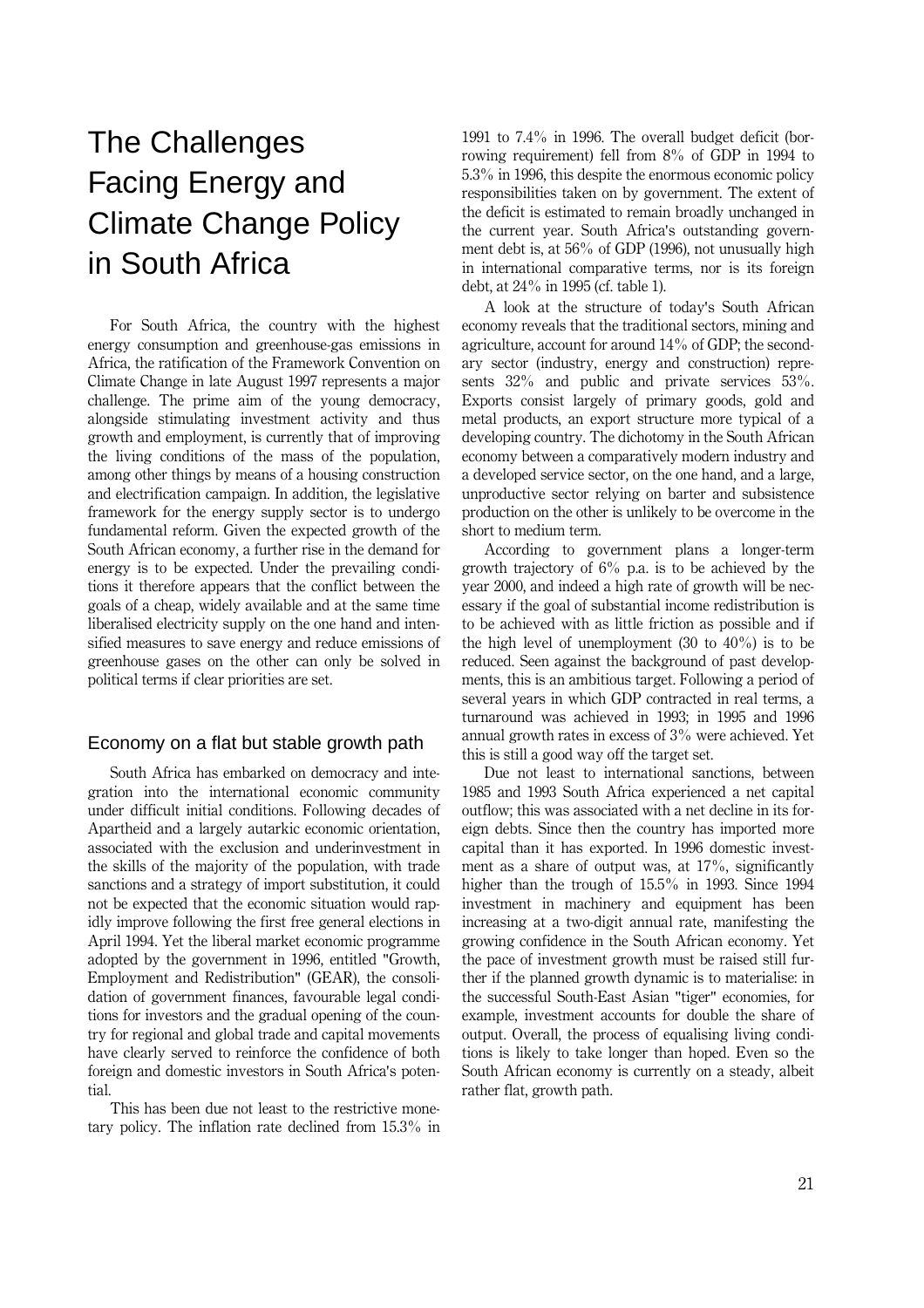### Table 1 The South African Economy – Selected Indicators

|                                                                     | 1990    | 1991    | 1992   | 1993    | 1994   | 1995   | 1996    |
|---------------------------------------------------------------------|---------|---------|--------|---------|--------|--------|---------|
| Population mill. persons <sup>1)</sup>                              | 37.1    | 38.0    | 38.9   | 39.7    | 40.6   | 41.4   | 42.3    |
| Employment, $^{2)}$ 1990 = 100                                      | 100.0   | 98.3    | 96.3   | 94.3    | 93.7   | 94.4   | 93.3    |
| GDP <sup>3)</sup> in bill. Rand at 1990 prices                      | 276     | 273     | 267    | 271     | 278    | 288    | 297     |
| Real GDP, % change on previous year                                 | $-0.3$  | $-1.0$  | $-2.2$ | 1.3     | 2.7    | 3.4    | 3.1     |
| Real GDP per capita, in Rand <sup>1)</sup>                          | 7 4 3 4 | 7 1 9 2 | 6879   | 6816    | 6854   | 6938   | 7 0 0 7 |
| Inflation (consumer prices), % change on previous year              | 14.4    | 15.3    | 13.9   | 9.7     | 9.0    | 8.7    | 7.4     |
| Gross domestic fixed investment, as a % of GDP                      | 19.6    | 17.8    | 16.6   | 15.5    | 16.0   | 16.9   | 17.0    |
| Gross investment, % change on previous year                         | $-2.3$  | $-7.4$  | $-5.3$ | $-2.8$  | 8.7    | 10.3   | 6.8     |
| Investment in machinery and equipment,<br>% change on previous year | $-4.6$  | $-11.8$ | 7.7    | 3.2     | 18.4   | 20.4   | 10.3    |
| Total debt, as a % of GDP                                           | 38.6    | 37.2    | 39.5   | 44.5    | 48.6   | 54.6   | 56.0    |
| Foreign debt, as a % of GDP                                         | 24.5    | 22.8    | 22.7   | 21.6    | 22.9   | 24.0   | k.A.    |
| Borrowing, as a % of GDP                                            | 1.5     | 2.7     | 4.9    | 7.9     | 6.4    | 5.6    | 5.3     |
| Balance of payments, in bill. Rand at 1990 prices                   |         |         |        |         |        |        |         |
| Trade balance                                                       | $-0.7$  | $-2.4$  | $-2.2$ | $-2.4$  | $-7.3$ | $-9.9$ | $-9.5$  |
| Services balance                                                    | $-12.4$ | $-9.6$  | $-9.1$ | $-9.4$  | $-8.9$ | $-9.6$ | $-9.3$  |
| Revenue from gold exports and transfers                             | 18.4    | 17.4    | 15.2   | 16.0    | 15.4   | 13.4   | 14.2    |
| Current account balance                                             | 5.3     | 5.4     | 3.8    | 4.2     | $-0.8$ | $-6.0$ | $-4.6$  |
| Current account balance as a % of GDP                               | 1.9     | 2.0     | 1.4    | 1.6     | $-0.3$ | $-2.1$ | $-1.6$  |
| Capital account balance, in bill. Rand at current prices            | $-1.8$  | $-2.2$  | $-4.7$ | $-15.2$ | 4.3    | 19.2   | 3.9     |
| Sectoral contributions to GDP, in % <sup>4)</sup>                   |         |         |        |         |        |        |         |
| Agriculture and mining                                              | 15.0    | 15.2    | 14.2   | 15.2    | 15.1   | 13.6   | 14.3    |
| of which: Mining                                                    | 9.7     | 9.6     | 10.0   | 10.1    | 9.6    | 9.0    | 8.6     |
| Agriculture                                                         | 5.3     | 5.6     | 4.2    | 5.1     | 5.5    | 4.6    | 5.6     |
| Industry <sup>5)</sup>                                              | 33.3    | 32.5    | 32.2   | 31.8    | 31.8   | 32.9   | 32.3    |
| of which: Manufacturing                                             | 25.5    | 24.6    | 24.4   | 24.0    | 24.1   | 25.2   | 24.5    |
| Private and public services                                         | 51.7    | 52.3    | 53.6   | 53.1    | 53.1   | 53.5   | 53.5    |
| DM exchange rate (DM $1 =$ Rand X)                                  | 1.60    | 1.67    | 1.83   | 1.98    | 2.19   | 2.53   | 2.85    |
| Dollar exchange rate (US-\$ $1 =$ Rand X)                           | 2.59    | 2.76    | 2.85   | 3.27    | 3.55   | 3.63   | 4.30    |
|                                                                     |         |         |        |         |        |        |         |

1) The provisional result of the most recent census (October 1996) puts the population substantially lower (at 37.9 million); given that final figures are not available, however, the previous official figures were used. — 2) Excluding employment in the informal sector and agriculture. — 3) GDP at market prices. — 4) Contributions to GDP at factor cost. — 5) Energy sectors (excl. mining), construction and manufacturing.

Sources: Central Statistical Service; South African Reserve Bank; DIW calculations.

# Cheap energy resources

One of South Africa's comparative advantages lies in its huge reserves of easily accessible coal, half of which can be mined cheaply in open-cast mines, and, consequently, the very low cost of electricity generation in international comparative terms. At both the generation and transmission level, the electricity industry is dominated by the state-owned Eskom company. In 1996 Eskom produced around 179 TWh, almost 98% of South Africa's electricity output (cf. table 2). This is equivalent to about 75% of the total amount of electricity generated in sub-Saharan Africa.<sup>1</sup>

 $^{\rm 1}$  In terms of installed generating capacity Eskom is in fourth place in the world behind the French EdF, Italy's ENEL and the Tokyo Electric Power Company; on the basis of electrical power sold it cedes this fourth position to Hydro-Quebec and is the fifth-largest energy supply company in the world.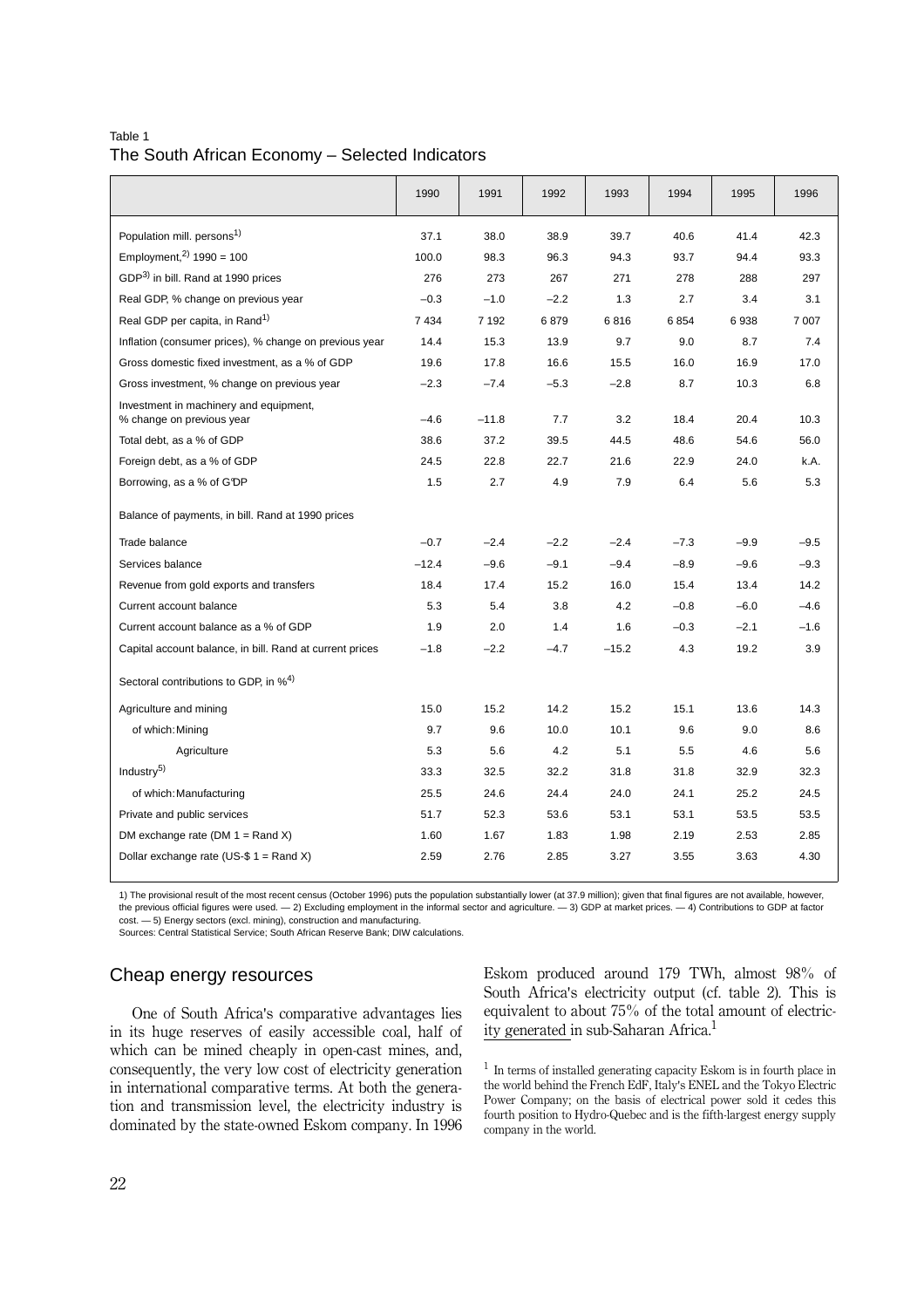## Table 2 Eskom: Key Electricity Generation Data

|                                                      | 1985                                                    | 1990    | 1991    | 1992    | 1993    | 1994    | 1995    | 1996    |
|------------------------------------------------------|---------------------------------------------------------|---------|---------|---------|---------|---------|---------|---------|
|                                                      | Installed generation capacity, in MW                    |         |         |         |         |         |         |         |
| Total power station<br>net maximum capacity          | 24 359                                                  | 33 843  | 36 228  | 36 846  | 37 636  | 35 926  | 35 951  | 36 563  |
| Heat power stations                                  | 20 979                                                  | 30 063  | 32 448  | 33 066  | 33 856  | 32 086  | 32 111  | 32723   |
| Coal-fired power stations                            | 20 637                                                  | 29 673  | 32 058  | 32 698  | 33 4 88 | 31 744  | 31 769  | 32 381  |
| Gas turbine power stations                           | 342                                                     | 390     | 390     | 368     | 368     | 342     | 342     | 342     |
| Hydroelectric power stations                         | 540                                                     | 540     | 540     | 540     | 540     | 600     | 600     | 600     |
| Nuclear power stations                               | 1840                                                    | 1840    | 1840    | 1840    | 1840    | 1840    | 1840    | 1840    |
| Pumped storage stations                              | 1 0 0 0                                                 | 1 400   | 1 400   | 1 400   | 1 4 0 0 | 1 4 0 0 | 1 400   | 1 400   |
|                                                      | Electricity generated GWh                               |         |         |         |         |         |         |         |
| Coal-fired power stations                            | 113 941                                                 | 135 743 | 135 743 | 136 834 | 145 514 | 148 005 | 151 730 | 163 541 |
| Hydroelectric power stations                         | 624                                                     | 1 980   | 1980    | 752     | 146     | 1 0 7 4 | 529     | 1 3 1 9 |
| Nuclear power stations                               | 5 3 1 5                                                 | 9 1 4 4 | 9 1 4 4 | 9 2 8 8 | 7 2 5 5 | 9697    | 11 301  | 11 775  |
| Pumped storage stations                              | 2 107                                                   | 1804    | 1804    | 1 3 3 3 | 1 3 4 5 | 1517    | 1 2 7 4 | 2 2 2 0 |
| Total                                                | 121 987                                                 | 148 671 | 148 671 | 148 207 | 154 260 | 160 293 | 164 834 | 178 855 |
| % share of electricity<br>generation in South Africa | 94.5                                                    | 97.5    | 98.0    | 97.9    | 97.9    | 97.4    | 97.4    | 97.9    |
|                                                      | Contribution of power station types to generation, in % |         |         |         |         |         |         |         |
| Coal-fired power stations                            | 93.4                                                    | 91.3    | 91.3    | 92.3    | 94.3    | 92.3    | 92.1    | 91.4    |
| Hydroelectric power stations                         | 0.5                                                     | 1.3     | 1.3     | 0.5     | 0.1     | 0.7     | 0.3     | 0.7     |
| Nuclear power stations                               | 4.4                                                     | 6.2     | 6.2     | 6.3     | 4.7     | 6.0     | 6.9     | 6.6     |
| Pumped storage stations                              | 1.7                                                     | 1.2     | 1.2     | 0.9     | 0.9     | 0.9     | 0.8     | 1.2     |
| Total                                                | 100.0                                                   | 100.0   | 100.0   | 100.0   | 100.0   | 100.0   | 100.0   | 100.0   |

Source: Eskom Annual Report, different years.

In 1996 Eskom had at its disposal an installed maximum net capacity of 36.6 GW; of this more than 4.5 GW or 15% of the capacity of the coal-fired power stations are still kept in reserve. By 1996 the maximum power demand had risen to just under 28 GW. The high capacities result from the expansionary phase during the 1970s when exaggerated demand prognoses led to overinvestment. In 1987 this finally led to the restructuring of and a new legal framework for Eskom, requiring it to take account of profitability considerations. Since then significant efficiency gains have been realised. In real terms electricity prices in 1996 were around one third lower than the 1985 level, this against the background of rising profitability. The energy supply company intends to maintain its course of forcing down costs. It is likely to be successful in this, not least because, following the regional cooperation adopted within the framework of the South African Power Pool (SAPP) in 1995, it has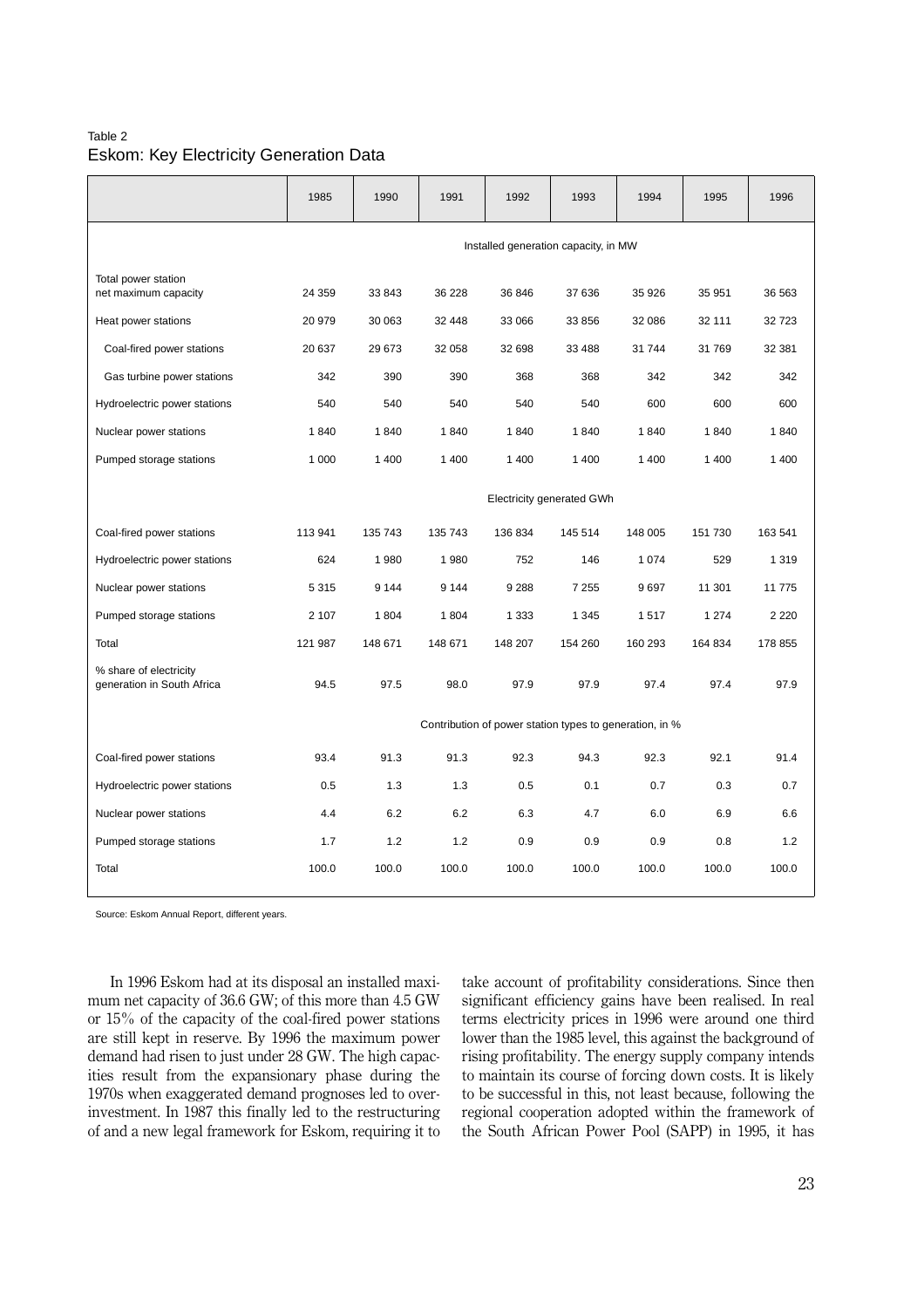|                                      | Coal                                                      | Petroleum         | Gases        | <b>Biomass</b> | Electricity <sup>1</sup> | Total   |  |
|--------------------------------------|-----------------------------------------------------------|-------------------|--------------|----------------|--------------------------|---------|--|
| Primary energy consumption, in PJ    | 2956                                                      | 695               | 75           | 419            | $\overline{2}$           | 4 1 4 8 |  |
| Contribution by energy sources, in % | 71.3                                                      | 16.8              | 1.8          | 10.1           | 0.1                      | 100.0   |  |
|                                      | Final energy consumption (FEC) by sector, in PJ           |                   |              |                |                          |         |  |
| Industry and trade                   | 439                                                       | 49                | 25           | 124            | 274                      | 910     |  |
| of which: Metal-producing branches   | 214                                                       | $\mathbf 0$       | $\mathbf 0$  | $\mathbf 0$    | $\mathbf 0$              | 214     |  |
| Households                           | 42                                                        | 36                | $\mathbf{1}$ | 295            | 77                       | 452     |  |
| Agriculture                          | 6                                                         | 41<br>$\mathbf 0$ |              | $\mathbf 0$    | 13                       | 59      |  |
| Mining                               | 13                                                        | 14                | $\mathbf 0$  | $\mathbf 0$    | 135                      | 162     |  |
| Transport <sup>2)</sup>              | $\overline{4}$                                            | 473               | $\Omega$     | $\Omega$       | 24                       | 501     |  |
| Total                                | 503                                                       | 613               | 26           | 419            | 522                      | 2083    |  |
|                                      | Energy-source structure of final energy consumption, in % |                   |              |                |                          |         |  |
| Industry and trade                   | 48.2                                                      | 5.4               | 2.7          | 13.6           | 30.1                     | 100.0   |  |
| Households                           | 9.3                                                       | 8.0               | 0.2          | 65.4           | 17.1                     | 100.0   |  |
| Agriculture                          | 9.8                                                       | 68.8              | 0.0          | 0.0            | 21.4                     | 100.0   |  |
| Mining                               | 7.7                                                       | 8.8               | 0.0          | 0.0            | 83.5                     | 100.0   |  |
| Transport <sup>2)</sup>              | 0.8                                                       | 94.5              | 0.0          | 0.0            | 4.7                      | 100.0   |  |
| Total                                | 24.2                                                      | 29.4              | 1.2          | 20.1           | 25.0                     | 100.0   |  |
|                                      | Sectoral structure of final energy consumption, in %      |                   |              |                |                          |         |  |
| Industry and trade                   | 87.2                                                      | 8.0               | 96.2         | 29.6           | 52.4                     | 43.7    |  |
| Households                           | 8.4                                                       | 5.9               | 3.8          | 70.4           | 14.8                     | 21.7    |  |
| Agriculture                          | 1.1                                                       | 6.6               | 0.0          | 0.0            | 2.4                      | 2.8     |  |
| Mining                               | 2.5                                                       | 2.3               | 0.0          | 0.0            | 25.9                     | 7.8     |  |
| Transport <sup>2)</sup>              | 0.8                                                       | 77.2              | 0.0          | 0.0            | 4.5                      | 24.0    |  |
| Total                                | 100.0                                                     | 100.0             | 100.0        | 100.0          | 100.0                    | 100.0   |  |

## Table 3 Energy in South Africa: Selected Data, 1993

1) The sum of electricity generated by nuclear power (26.1 PJ) and hydroelectric power (0.5 PJ) minus net exports (-24.3 PJ). — 2) Including statistical discrepancies. Sources: Department of Minerals and Energy 1995; Energy & Development Research Centre 1996.

gained access to cheap hydro-electric power potential to the North (Zaire, Angola, Tanzania and Zambia). By the end of this year the power stations at the Cahora Bassa dam that had been partially destroyed in the Mozambique civil war will once again be linked up to the grid. These power stations will largely be used to supply South Africa with electricity which is supposedly cheaper than Eskom's own- generated electricity.

The large coal-fired power generators, most of them with six power blocks ("sixpacks") run by Eskom are located in direct proximity to the coal-mining areas of the highveld in Mpumalanga, reducing transport costs to an absolute minimum. The Department of Minerals

and Energy (DME) put the available reserves of the 18 leading coal mines at 55 billion tonnes (1996); this constitutes around  $5\frac{1}{2}\%$  of the world's coal accessible reserves. A total of around 121 billion tonnes of the "black gold" is thought to lie on South African territory. Coal accounts for at least 71% of primary energy consumption; the precise figure depends on the amount of biomass estimated to be consumed to cover household fuel requirements (cf. table 3).

There has been scarcely any significant change in the sectoral structure of energy demand in South Africa since the start of the 1980s. Industry accounts for around 44% of final energy consumption, just under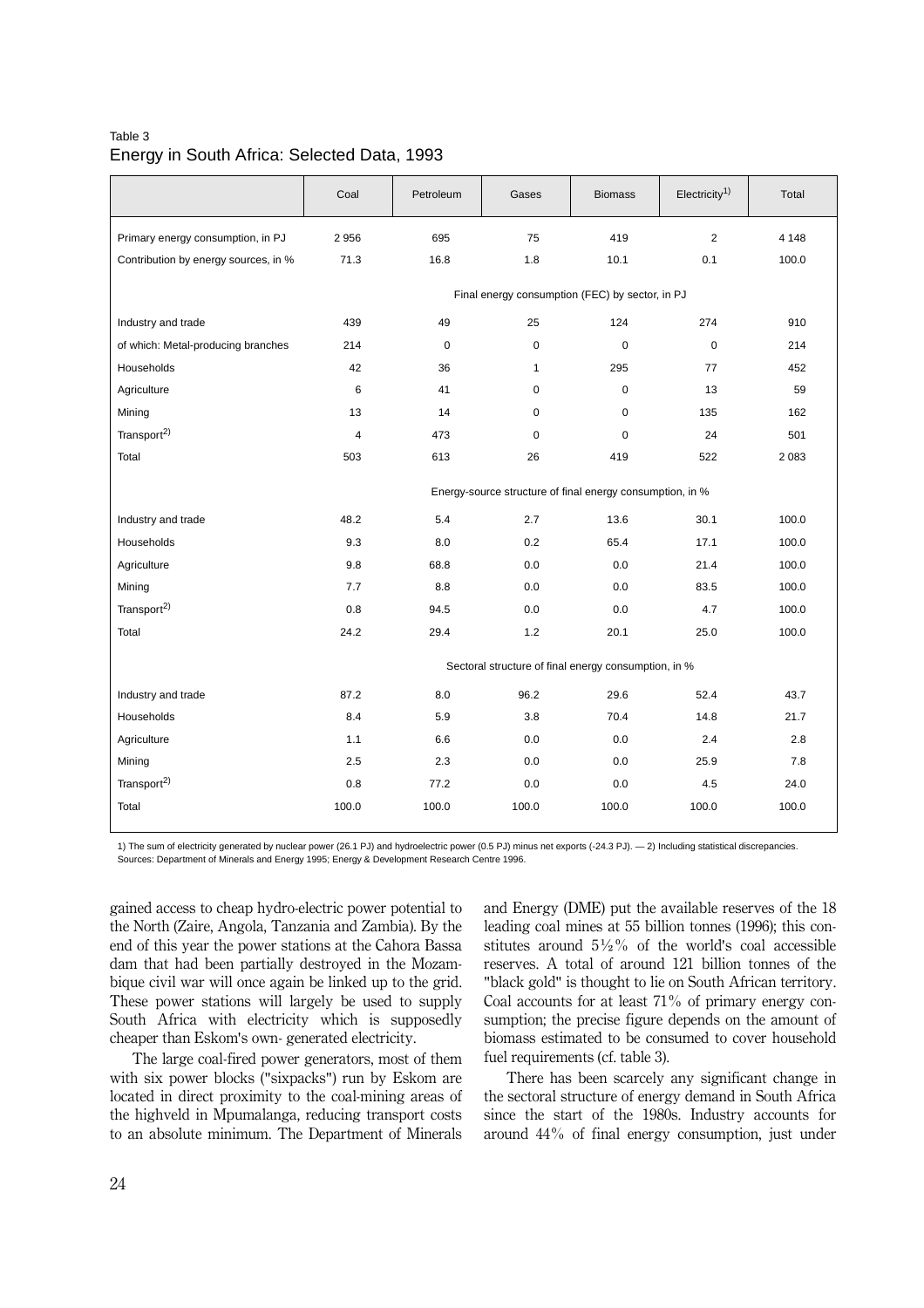22% is consumed by private households and 24% by transport. The most important source of energy for industry is coal (48%), and further 30% is supplied in form of electricity. Overall, industry accounts for more than half of the electricity sold in South Africa, followed by mining, at 26%, of which almost two thirds is accounted for by the energy-intensive gold-mining sector alone. Less than 15% of electricity is consumed by private households; outside urban agglomerations they meet their energy needs primarily with biomass (firewood, waste wood). As in other countries, the transport sector is the largest consumer of petroleum products.

Of all the sources of final energy, electricity is expected to record the fastest rates of growth in the coming years. The International Energy Agency (IEA) expects, in its base scenario (1993-2010), an annual rate of growth of electricity sales of 5%, whereas sales of petroleum products  $(4\%)$  and especially coal  $(1.4\%)$  are expected to grow more moderately. Overall, final energy consumption is forecast to expand by more than 3%  $a^2$ 

# High energy consumption and emissions levels

Traditionally the South African economy is very energy-intensive. Compared with the OECD average the country requires three times the volume of primary energy to produce one unit of GDP - calculated on the basis of exchange rates - and twice the energy input calculated on the basis of purchasing power parities (cf. table 4). Comparison of final energy demand also reveals that South Africa is markedly above the OECD average.

The causes of the high energy intensity lie to some extent in the low cost and ready availability of coal, which in the past offered only a marginal incentive for the electricity generation sector to raise the technical efficiency of its plants or substitute fuel types. In 1996 91% of electricity were generated in coal-fired power stations, in which a total of 85.4 million tonnes of coal were consumed.<sup>3</sup> The extremely energy-intensive coalbased synthetic oil production programme begun back in the 1950s also exerts a negative impact in this regard.

Consequently, South Africa emits large quantities of the greenhouse gas  $CO<sub>2</sub>$ . A preliminary systematic sur-

#### Table 4 Comparison of Energy Intensities, 1993 in tonnes oil equivalent per 1000 US-\$ GDP

|                                            | South<br>Africa | OECD  |
|--------------------------------------------|-----------------|-------|
| On the basis of exchange rates:            |                 |       |
| Primary energy consumption                 | 0.996           | 0.299 |
| Final energy consumption                   | 0.487           | 0.212 |
| On the basis of purchasing power parities: |                 |       |
| Primary energy consumption                 | 0.666           | 0.344 |
| Final energy consumption                   | 0.336           | 0.244 |
|                                            |                 |       |

Source: IEA 1996.

vey put the annual emissions for 1988 at 350 million tonnes of  $CO<sub>2</sub>$ .<sup>4</sup> More recent data are not available. If this value is extrapolated proportionally to energy consumption, we obtain an arithmetic value of around 400 million tonnes of  $CO<sub>2</sub>$  in 1996. Unless effective counter measures are taken, this figure must be expected to increase in the future by at least 3% p.a. A comparison of per capita emissions in the OECD countries reveals that South Africa, with emissions of the order of 9 to 10 tonnes occupies a position in the middle ground. Measured per unit of GDP, however, emissions are very high, amounting to several times the values typical of the OECD countries.

On 15 June 1993 South Africa signed the Framework Convention on Climate Change; however, its ratification took only place by the end of August 1997. The delay is due not least to fears that commitments entered into might come into conflict with domestic political problems and goals that are seen as more urgent. South Africa now faces up to the task of drawing up an inventory of the sources of emissions of greenhouse gases and of the carbon sinks and of developing a national policy on climate change. In addition it may participate in the

 $2^{\circ}$  Cf. IEA, Energy Policies in South Africa, Paris 1996. According to a scenario based on a higher rate of economic growth, one that comes closer to the plans of the South African government (from 2000 almost 6% p.a.), the IEA forecasts annual growth of energy consumption amounting to 4%, whereby electricity consumption is expected to increase by more than 6%.

<sup>&</sup>lt;sup>3</sup> Most of this coal is low-quality coal with a low calorific value (19.8) MJ/kg) and with a low sulphur, but a high ash content. High-quality coal is exported. The average efficiency rate of the power stations is, however, at 34.4%, relatively high for a country of this stage of development.

<sup>&</sup>lt;sup>4</sup> Cf. R.J. Scholes and M.R. van der Merwe, South African Greenhouse Gas Inventory, CSIR, Pretoria 1995. On top of this come methane emissions amounting to at least 2.8 million tonnes, primarily from the coal mining industry.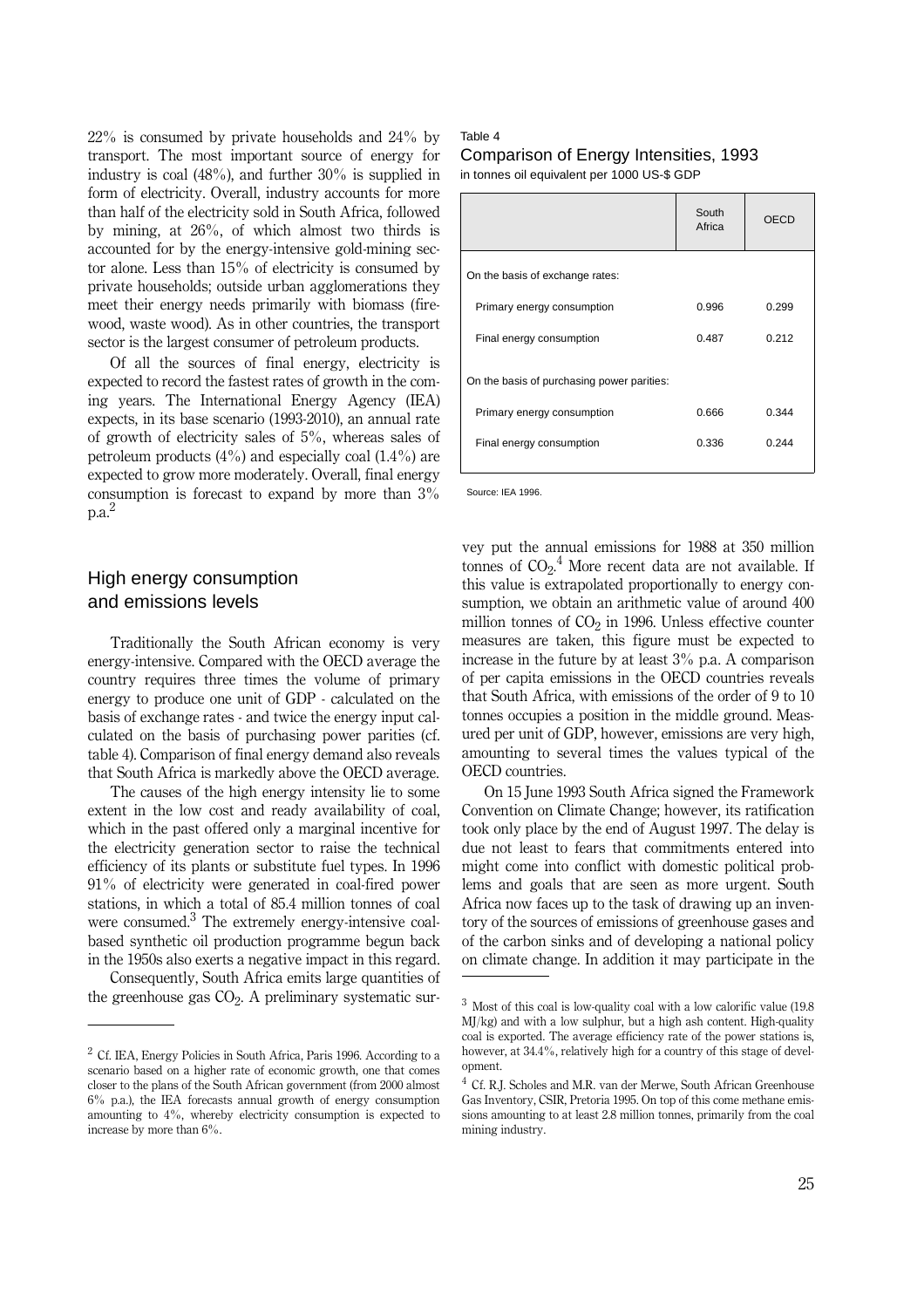international pilot phase consisting of Activities Implemented Jointly (AIJ).<sup>5</sup>

A reduction in carbon dioxide emissions can be achieved by reducing emissions directly or by expanding the carbon dioxide sinks, for example via reafforestation. Given that virtually all emissions of greenhouse gases are caused by energy consumption, raising energy efficiency constitutes a strategy particularly well-suited to an energy-intensive economy such as South Africa.

#### Potential for reducing energy consumption

Above-average energy intensities at the final consumption level are not surprising given persistently low energy prices; there is little incentive to save energy. Not least for this reason, only vague estimates have so far been made of the technical and economic scope for saving energy in South Africa. A substantial potential could be tapped at the conversion stage, however, by refraining from synthesising oil from coal. The IEA estimates that this would reduce South Africa's energy intensity by around 10%. According to official statistics, around  $25$  million tonnes of coal and 1.8 billion  $m<sup>3</sup>$  of natural gas and condensate are converted into synthetic oil each year; this covers 27% (1995) of domestic demand for petroleum products for heating and transport. The total energy input into the production of petroleum products amounts to 1 468 PJ, consisting of crude oil (47%), gas and condensate  $(5\%)$  and coal (48%), in order to obtain an output of petroleum products with an energy value of 613 PJ. More than half (58%) of the input is lost in the course of this process, primarily when the coal is liquidified.<sup>6</sup> However, for political reasons it is unlikely that this costly  $-$  in energy terms  $-$  conversion technique will be abandoned in the near future, however rational this might be in terms of saving energy.

Studies of final energy consumption in the South African industry come to the conclusion that the economic scope for energy savings amounts to between 9% and 12% of energy costs by the year 2005, and between  $14\%$  and  $16\%$  by  $2015<sup>7</sup>$  The potential is even greater in

the field of space heating, particularly in low-income households. Most of the simple brick houses being constructed under the government housing programme to replace temporary wooden and corrugated iron huts are being built without internal ceilings and insulation. It has been estimated that in the heavily populated winterfrost areas in the Province of Gauteng, the centre of the South African economy around Johannesburg, up to 90% of the energy required to heat these simple houses could be saved. $8$  Yet given the limited resources available for the housing programme, the focus is on quantity rather than quality: energy-saving measures are not implemented although the additional initial costs would be more than offset by subsequent cost savings.

Eskom, too, has discovered "energy saving", although less in terms of reducing emissions than with regard to costs against the background of the perceptible increase in the extent to which electricity demand fluctuates. This is largely due to private households which, despite their subordinate overall importance as consumers, account for at least one third of the fluctuations in peak demand. Eskom has responded by announcing a *demand-side management* programme for the next 5 to 10 years. Through demand management and energy-saving measures around 7 000 MW of the additional capacity that would otherwise have to be constructed to the year 2015 is to be avoided, at a lower cost than that of building new power stations. The prime aim of Eskom's demand-side management is to improve the economic efficiency of electricity provision; Eskom's programme will only serve to reduce emissions if at the same time the overall level of energy consumption can be reduced.

The renewable energy sources wind and solar energy have so far barely stood a chance in the face of cheap energy from coal-fired power stations, except in remote areas located far away from established grids. The large hydroelectric power stations in the northern neighbouring countries are expected, as mentioned earlier, to play a more important role in the future.

## Other priorities for energy policy

Although protection against climate change and energy saving are explicitly mentioned in the govern-<sup>5</sup> Activities Implemented Jointly or Joint Implementation aim to realise ment's programme and, following ratification of the

greenhouse gas (GHG) emission reduction at minimum cost while taking advantage of cost differentials between countries. Countries with high marginal costs realise GHG reduction projects in other countries and in return are granted an "emission credit" that is taken into account in their reduction aim; this is subject to the condition that binding targets have been set. Projects conducted in the current pilot phase cannot be credited in this way.

 $6$  Cf. Department of Minerals and Energy, South African Energy Statistics, no. 2, Pretoria 1994.

 $7$  Cf. M.G. de Villiers and R.K. Dutkiewicz, The potential benefits of improved energy effectiveness in manufacturing and mining in South Africa, Cape Town 1994.

<sup>&</sup>lt;sup>8</sup> Cf. S.L. van Wyk and E.H. Mathews, The effect of ceilings and insulation integrated ceilings on the energy efficiency of formal low-cost housing in the Gauteng area, Cape Town 1995.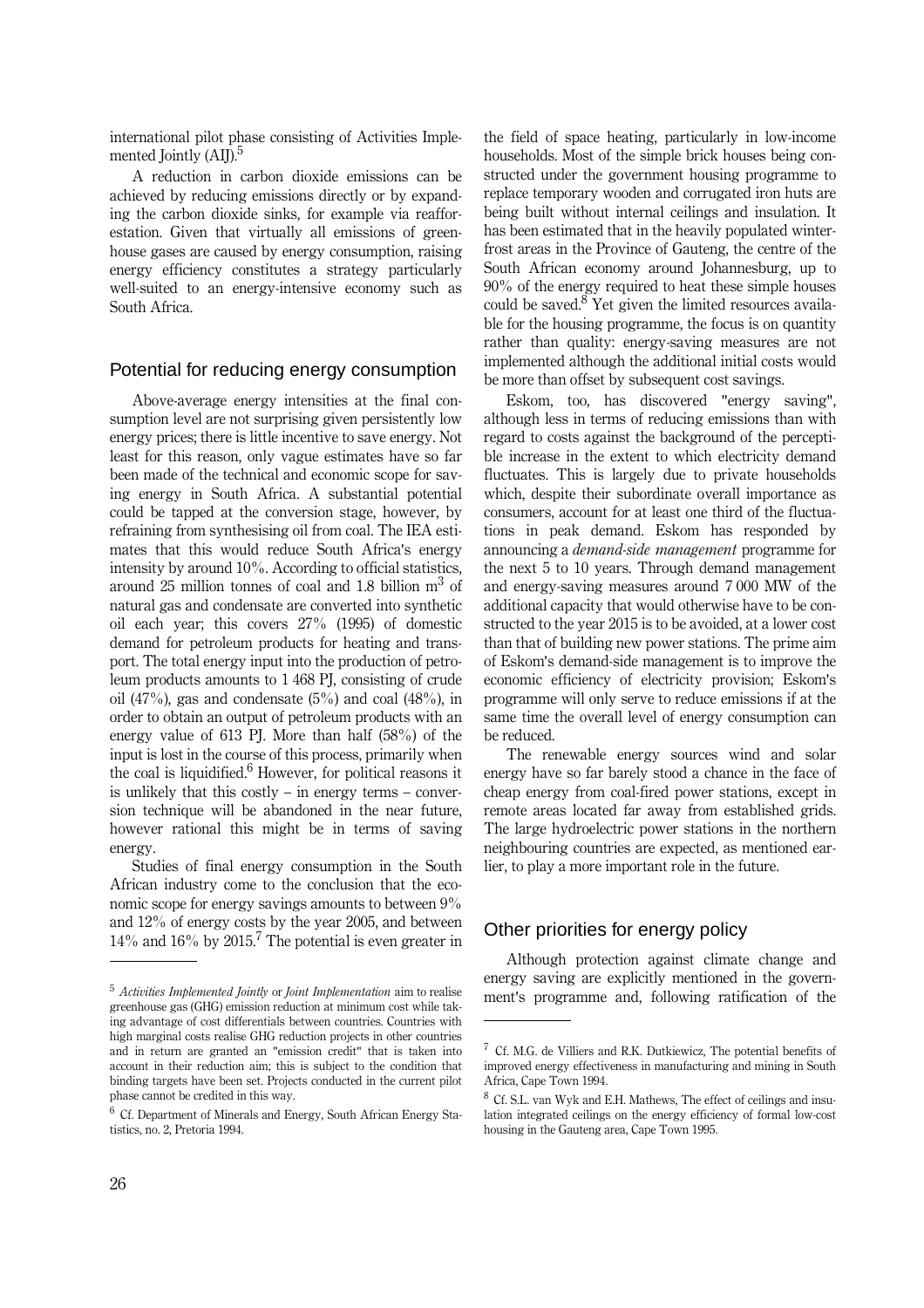Framework Convention on Climate Change, South Africa commits itself to paying greater attention to these matters, the list of priorities for economic, distributional and even energy policy is headed by other issues, and in particular by short-term challenges. In this, cheap energy is seen as a precondition for international competitiveness. Centre-pieces of the programme of redistribution are an ambitious house-building and a comprehensive electrification programme. Under the former at least one million new housing units are to have been built by the end of the decade; under the latter the proportion of households linked up to the electricity grid is to double from 35% (1992) to 72%. So far Eskom has linked up around 300 000 housing units a year, whereby this usually involves the installation of a link to the grid and a so-called *ready board,* i.e. one plug, one bulbholder and an electricity meter. Even so, by the end of 1996 only 54% of the households had been hooked up to the electricity network.<sup>9</sup> In urban areas almost  $79\%$  of households have electricity, whereas the figure in rural areas is less than 27%. The electrification goal requires that 400 000 housing units be linked up every year until the start of the new millennium, many of them in remote areas or on local authority land which Eskom is not authorised to supply. Yet in most cases the local electricity supply authority is not up to this task for organisational, financial and/or technical reasons.

At heart this is why a reform of the legislative framework for electricity supply to final consumers is currently seen as the most urgent task for South Africa's electricity supply sector. Also under consideration are the opening of the various generation levels to competition, and the vertical disintegration and  $-$  in the medium-term \_ privatisation of Eskom. So far Eskom has exerted monopoly control over generation and the high-tension grid and supplying, in particular, largescale industrial consumers. The remaining distribution is in the hands of just under 400 largely municipal supply units, most of which do not have power stations of their own, but purchase electricity from Eskom, re-selling it under more than 2 000, often arbitrarily set tariff structures exhibiting price differentials of up to 360%. Local authorities use the resources generated by the resale of electricity to finance other public tasks. Under the Apartheid regime, local authorities were divided up on the basis of skin colour. Although since the reform of local authority borders this division has been gradually replaced and larger areas formed, the number of electricity customers and their structure tends - outside the few large cities - to be relatively small and unfavourable respectively. There is, moreover, a lack of the economic

<sup>9</sup> NER, Lighting up South Africa, Electrification Progress Report, Sandton 1996.

and technical know-how required to ensure a qualitatively satisfactory supply and electrification.

In 1995 a nation-wide regulatory institution  $-$  the National Electricity Regulator (NER) – was set up for the first time in South African history. Its primary tool for making its influence felt is that of issuing licences for the three stages of electricity supply: generation, transport and distribution. The NER is supposed to refuse to grant licences to unsuitable supply units. However, given the large number of municipalities that do not meet the criteria for a licence and the fact that most local authorities are dependent on revenue from the re-sale of electricity, it is currently unable to perform its task resolutely without taking a political risk. Since as long ago as 1992 numerous specialist bodies including representatives of the social groups and institutions involved have sought to resolve this conflict. At the end of the day a model based on a small number of regional electricity distributors is likely to prevail, whereby local authorities are to be given the right of imposing a markup on electricity sales in their area in order to ensure that local authority tasks can be financed. It is to be expected that the regional distributors will be under the influence of Eskom, at least provisionally. The introduction of elements of competition into the generation and distribution of electricity and the vertical disintegration and privatisation of Eskom will not be realised until a later date, probably only after the electrification programme has been completed.

# Conclusion

In the context of a political situation characterised by a large number of demands from different spheres, it must be doubted whether the South African government will commit its limited financial and institutional resources to develop and implement programmes to raise energy efficiency and reduce emissions of greenhouse gases to the extent required. For this reason it is important in the political debate to underline the point that energy-saving measures not only help avoid climate change, but also hold out the prospect of economic advantages. Higher energy efficiency is often associated with higher productivity due to the link between the deployment of modern technology and energy-cost savings. The DME has calculated that nation-wide energy savings of between 10 and 20% could lead to a 1.5 to 3% higher level of GDP.

Energy efficiency and climate protection have been adopted, at least as a principle, in a number of statutes and regulations, but the concretisation and implementation of support programmes and minimum standards